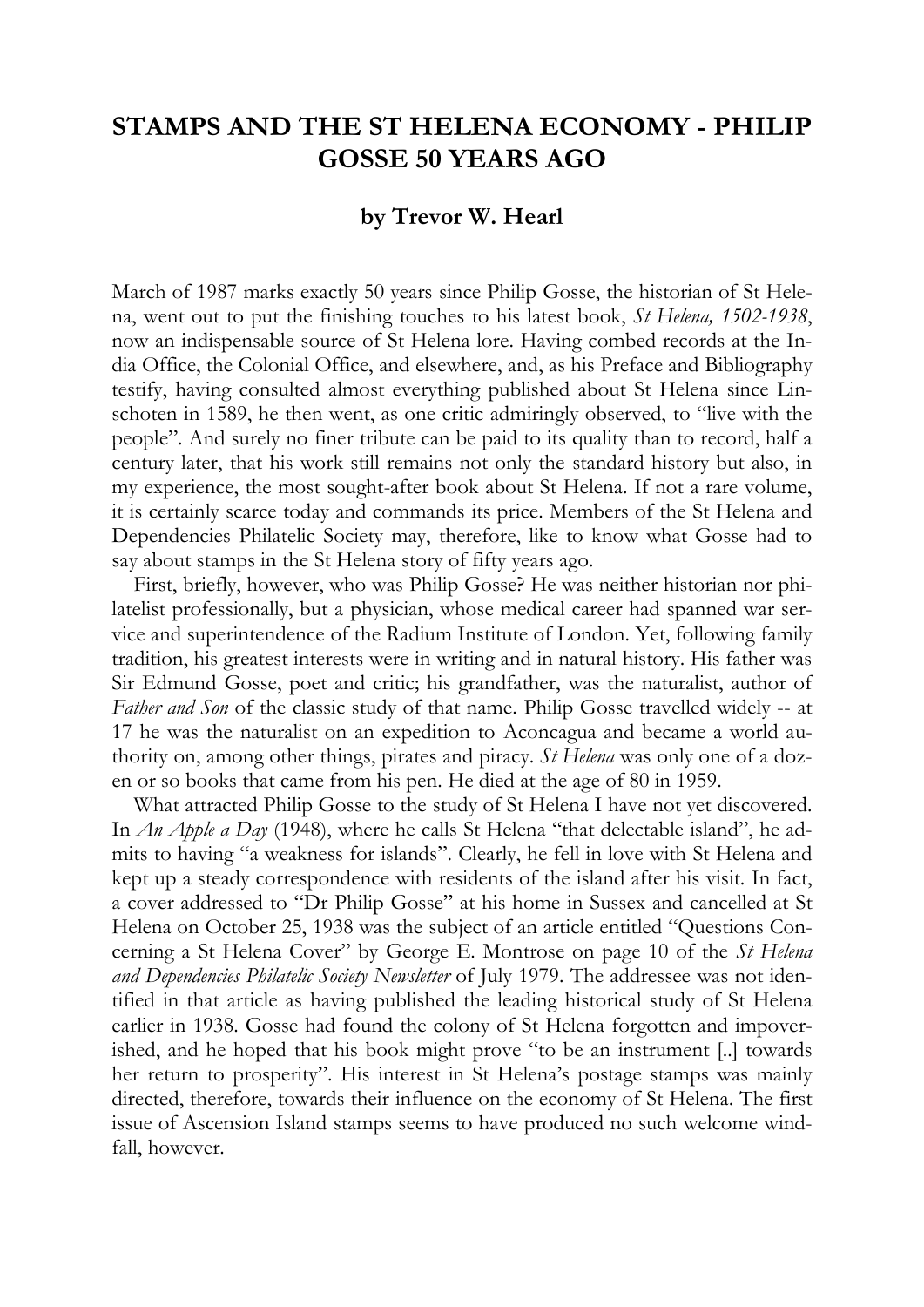"The sale of stamps has for years been almost the only steady and profitable industry of the island, and today Mr. G. E. Moss, the Postmaster of St Helena, is in the proud and happy position of being in charge of the one flourishing business of the island. [p. 344]

"In 1904, the dwindling revenue was actually up by some b800, but this was entirely due to the world's stamp collectors who had bought up the whole of the obsolete St Helena Victorian postage stamps". [p. 344]

The first issue of Ascension Island stamps seems to have produced no such welcome windfall, however.

"In the year 1923 Governor Peel reported a heavy fall in the revenue due not to drought nor to any failure of the crops, but to the fact that the new issue of Ascension Island postage stamps had not sold as well as had been anticipated, by some two thousand pounds. This the Governor attributed to the abnormally large sales in 1922 of the issue both of St Helena and Ascension Island stamps. This failure on the part of Ascension Island was all the more regrettable since the Eastern Telegraph Company, which leases the island, gave employment to seventy-five St Helenians, and so considerably reduced the unemployment in St Helena. [p. 351] .

In the following year, 1924, the revenue was up by  $f<sub>1</sub>1,189$  14s. 9d., thanks as usual to St Helena's most profitable source of income, a new issue of postage stamps. This satisfactory state of things, in addition to a grant-in-aid from the Imperial Treasury, made it possible to undertake some much needed and long overdue repairs to Plantation House ... It was decided to purchase some cypress timber, which resists the destructive activities of termites. Unfortunately just when St Helena had the money to buy this timber, none of it was procurable, so that the repairs had again to be postponed". [p. 352]

Commenting caustically on the Colonial Office's demand for thrift in 1936, when labourers' wages were cut from  $2/6d$ . (12<sup>1</sup>/<sub>2</sub> p) to 2/- (10<sub>p</sub>) a day while new Customs charges raised the cost of living, Gosse reported:

"The revenue was up by  $f_{25}$ , 43. Due to the new taxes? No: due to St Helena's old friends and benefactors, the postage stamp collectors. [The year] 1934 was the hundredth anniversary of the transference of the island from the East India Company to the Crown, and to celebrate the occasion, though what benefit St Helena ever reaped from the change of ownership is by no means clear, a special set of commemorative stamps had been issued. And they sold like hot cakes and brought to the exchequer the tidy sum of  $\ddot{f}$ , 7,876, to which Ascension Island contributed  $\text{\emph{f}}[2,566"$ . [p. 366]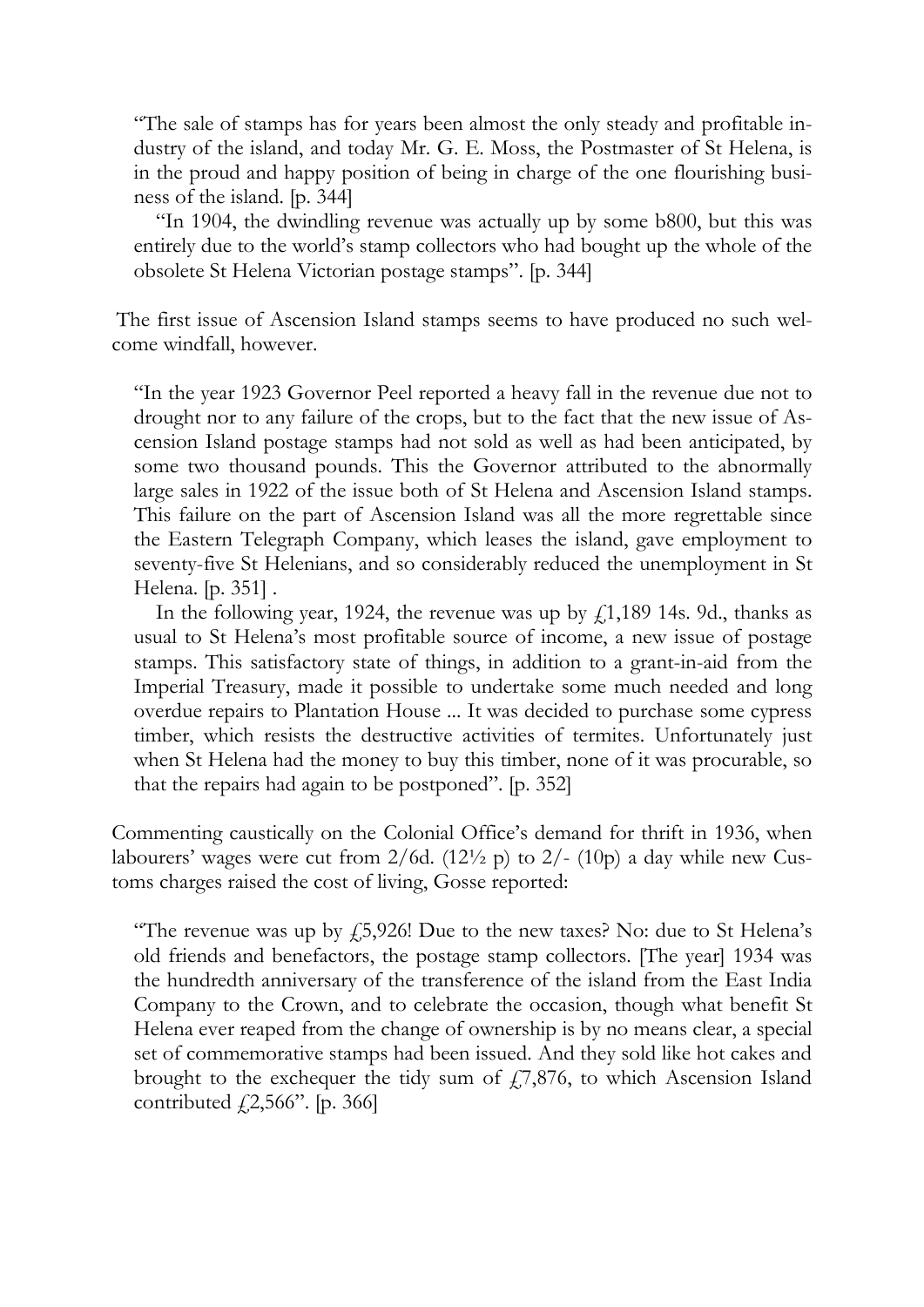Finally, Dr Gosse quotes the Governor in a farewell address to the residents of St Helena on 23rd October 1937, welcoming the turn-round in the island's economy, from a deficit of  $\frac{1}{2}$ ,  $\frac{219}{10}$  in 1932 to a surplus of  $\frac{1}{2}$ ,  $\frac{25}{265}$  in 1937:

"This very satisfactory position has been brought about solely from adventitious revenue derived from sales of St Helena and Ascension stamps, in particular the Coronation stamps of Their Majesties King George VI and Queen Elizabeth. To some extent also the normal revenue was augmented by proceeds from sales of the St Helena Centenary stamps, which were issued in the year 1934, and from the sales of the Ascension pictorial stamps which were issued in 1935. As the author - and to some extent the designer - of the last mentioned two special issues, the improved financial position is of special satisfaction to me".

Gosse provides readers with a significant post-script to this, however:

"The stamps issued in 1935 by St Helena and Ascension to commemorate the Silver Jubilee of King George V brought in a sum of about  $f<sub>10</sub>000$ , though this windfall was appropriated by the Treasury in London, and only a part of it reached St Helena, and then only to replace the usual grant-in-aid". [pp. 368-9]

Gosse pointed out that it seemed as if "to the world at large St Helena has a double interest - Napoleonic and philatelic". But he thought it an opportunity missed that no connection was made between the two.

"Numerous pictorial stamps were issued and not one of them recalled Napoleon's connection with St Helena. Such a postage stamp would have been welcomed by the pilgrims to Longwood, both for their stamp albums or as something of local interest to put on their letters to their friends [..]. In two years' time - 1940 - will occur the centenary of the exhumation and removal of Napoleon's remains from St Helena to France. Will this unique opportunity be missed of issuing a small commemorative set of three postage stamps? I suggest a portrait of the Emperor, a view of Longwood, and another of the Tomb". [pp. 369- 370]

On its publication in the summer of *1938, St Helena, 1502-1938* was acclaimed by the critics. "Mr. Gosse writes like a romantic, a humourist, and a scholar", enthused Sir John Squire in *The Illustrated London News* (25 June 1938, p. 1154), doubting that he had ever read "a history of a British colony which was so amusing, exciting, and complete". But as for influencing the mandarins at the Ministry, the hopes of Philip Gosse were extinguished within the year. In 1939, Europe was once again engulfed in war; and, for many Britons, comparisons with Hitler were somewhat too close for philatelic compliments to be paid to Napoleon.

Some years later, in *An Apple a Day* (1948), Philip Gosse recalled finding a somewhat unusual use for postage stamps on St Helena. They papered the dining